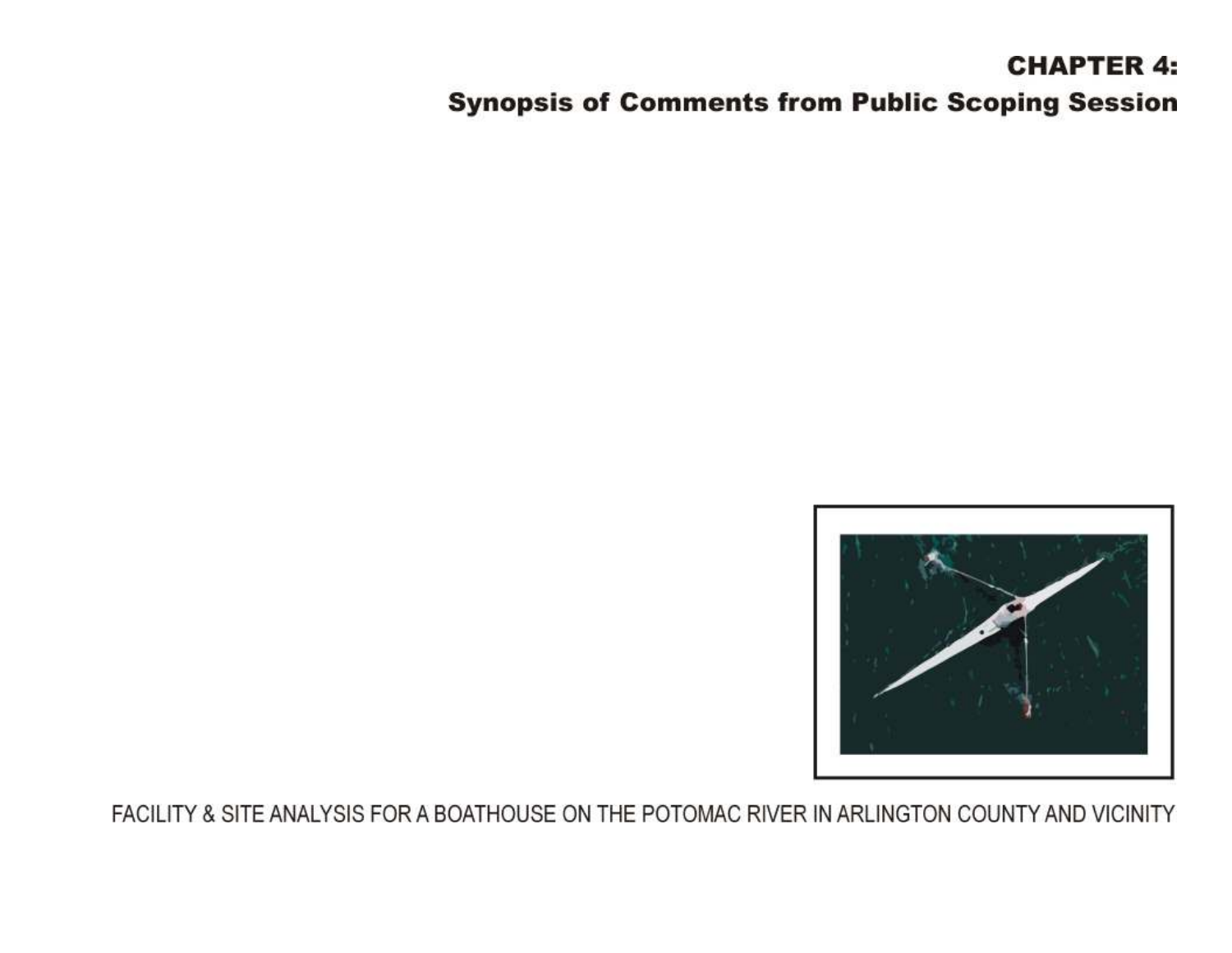# è

# **SYNOPSIS OF COMMENTS FROM THE 2000 PUBLIC SCOPING SESSION**

NPS conducted a public scoping process towards the end of 1999 and beginning of 2000 seeking comments on four locations for a potential rowing facility on the Virginia side of the Potomac River. Three of the potential sites are on NPS lands within the George Washington Memorial Parkway. The first is across from Theodore Roosevelt Island, the second between the parallel spans of the 14th Street Bridge, and the third is on Daingerfield Island. One site is not on NPS land; it is along Four Mile Run on privately owned lands at Potomac Yards. Approximately 120 separate comments were received during this process. Of these, 101 were received from individuals and 19 were from area organizations.

This Chapter provides a synopsis of the comments received and categorizes the various issues highlighted in these comments for the three sites on NPS property. Because this is a facility and site analysis, rather than a NEPA document, these comments were not specifically responded to in this study.

The comments received fall under two major categories: one, which are specific to each location, and the second, which apply to the proposed project and include issues relevant to the potential program, need and management of the proposed facility. The following are the key issues that were identified as relevant to accommodating the proposed Boathouse.

# **4.1 SITE SPECIFIC COMMENTS**

There is significant difference in opinion regarding the preferred location of such a facility. Various strengths and weaknesses have been highlighted regarding each site, as follows:

### **4.1.1 Rosslyn Site, Across Theodore Roosevelt Island**

Approximately 92 commentators indicated their preference for one of the four sites. Of these 67 were in favor and 25 against locating the boathouse at this site.

# *4.1.1.1 – Safety*

There appears to be agreement amongst most comments received, that the water within this area, upstream from Memorial Bridge, offers the best weather-related protection for rowing. The narrowness of the river and the high bluffs along the Virginia shore offer protection from winds so there are greater year-round rowing opportunities. Of the approximately 66 commentators who favored the Rosslyn site, most emphasized that this was the safest site. A number of comments emphasized that rowing shells are designed for calm water use and are prone to being swamped, and that ensuring stable waters is crucial for students as there will be a number of beginners amongst their midst.

- A few of the comments highlighted that this site is closest to other rowing facilities in the vicinity (Thompson Boat Center, Potomac Boat Club, Fletchers Boathouse) and during emergency situations, would have better access to other facilities and safety support launches.
- A number of commentators indicated that, in this part of the river, above Memorial Bridge, motorized water vehicles are controlled by speed limits, which prevents excessive and dangerous washes and improves safety for rowing.

# *4.1.1.2 – Proximity*

- Some comments highlighted that the area has close proximity to the Arlington County high schools and the rowing area on the Potomac River that is now used by the schools.
- Some commentators also indicated that they supported this site as all major rowing regattas on the Potomac River are held on this stretch of water between Fletchers Boathouse and Roosevelt Bridge.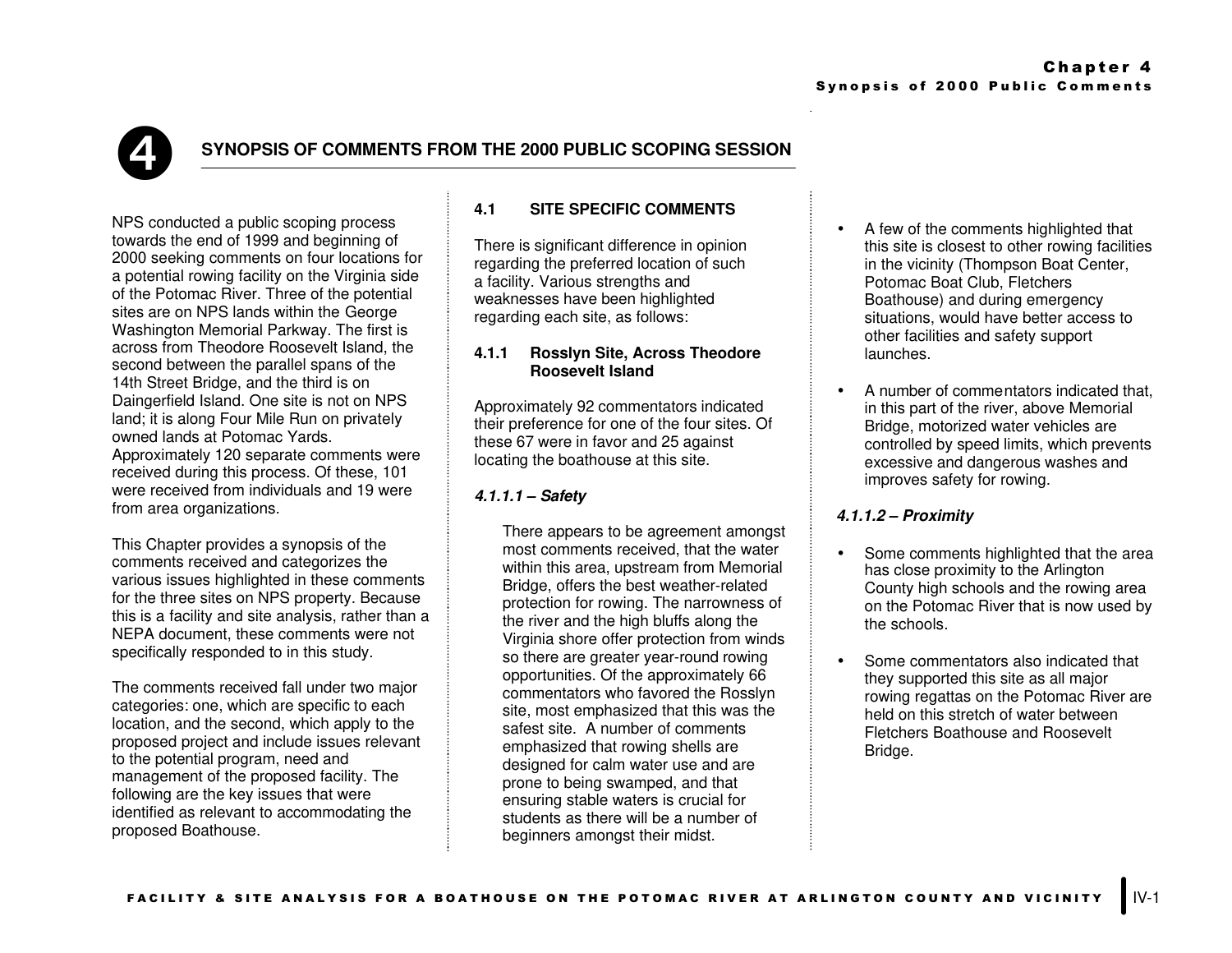#### *4.1.1.3 – Transportation Access*

- A few of the commentators indicated that limited access from the northbound lanes of the GWMP and a pedestrian bridge are manageable as the site would only be used by the rowers, coaches and occasionally family members of these persons.
- Some of the commentators who were against locating the boathouse here indicated that the parking area may not be large enough to accommodate trailers. In addition, traffic generated by boaters will reduce already limited parking available for visitors to Theodore Roosevelt Island and pedestrian/bike trail users.
- A few of the commentators who were in favor of locating the boathouse here indicated that parking could be built in Rosslyn and with access via the Mt. Vernon trail to TRI. Arlington County could acquire the site of the former maintenance facility in Rosslyn near North Lynn Street and Key Bridge and convert a portion of this site for parking.
- A few of the comments against locating the boathouse here indicated that emergency access was restricted to northbound GWMP only. That there may not be enough room for adequate turnaround for large fire trucks due to limited space available between GWMP and the Potomac River.
- Supporters indicated that children could take Metro to and from the site reducing



*Figure 4.1: Rosslyn Site – View of Potomac River From the Potential Location*

the burden on parents to shuttle them back and forth during practice.

#### *4.1.1.4 – Environmental Issues*

There were differing opinions regarding the compatibility of boathouse facilities and natural resources. These were as follow:

• A few of the commentators indicated that boathouses and rowing seem to be entirely compatible with bird habitat. One highlighted that this is visible at the Potomac Boat Club where birds are not

intimidated by the presence of rowers or coaching launches.

- A few others indicated that it is more beautiful and natural than the other sites being considered and is an ideal way to bring people in proximity with nature without detracting from the natural environment.
- Nearly all of the commentators against locating the boathouse at this location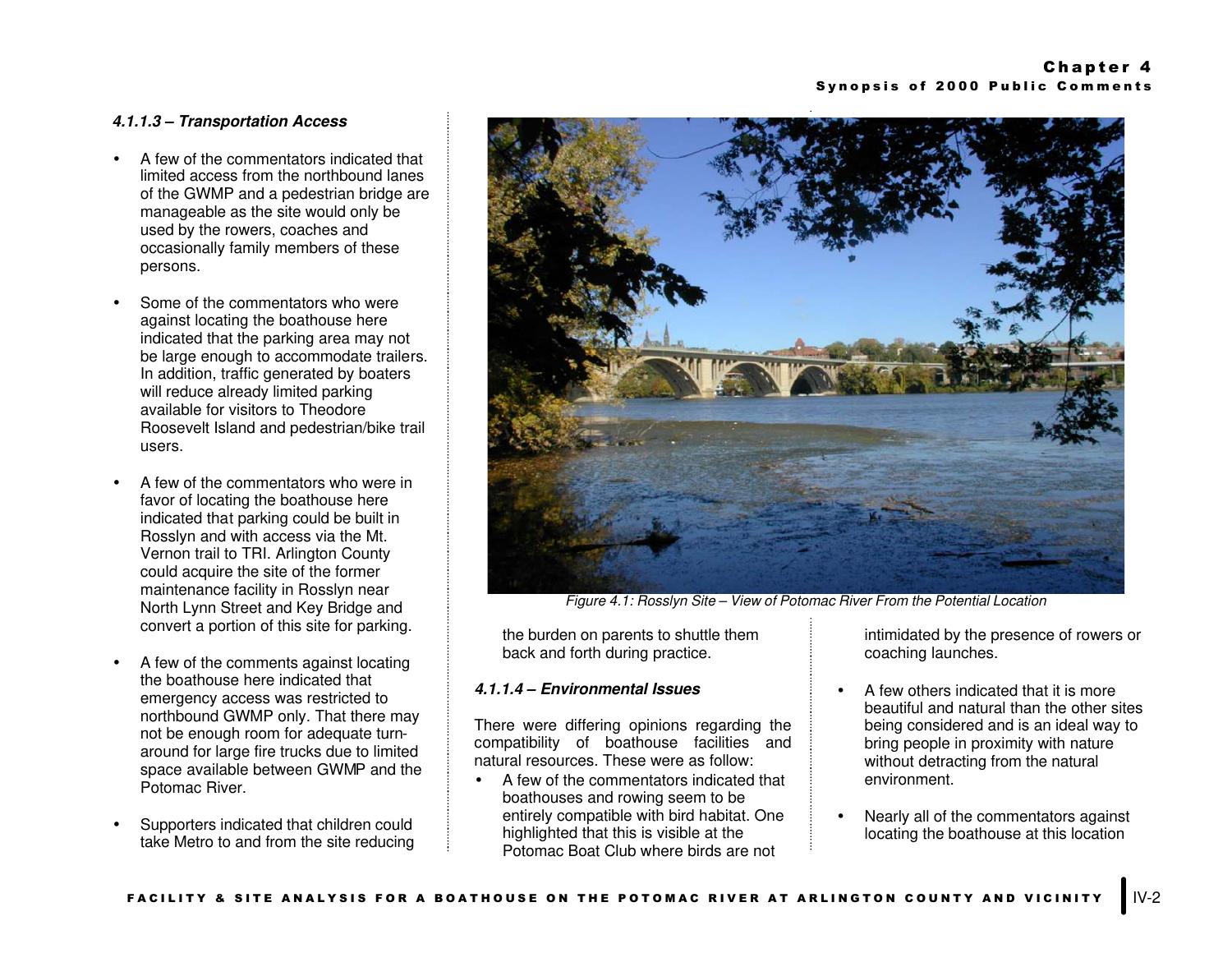indicated that they had preferred this area to remain in wilderness. A few indicated that in a region where natural open space is quickly diminishing, it seems extremely important to protect what little remains and is accessible to the public. This is a fabulous site for birds and other wildlife that are seldom seen in other parts of our urban areas. Putting a boathouse with constant traffic and noise nearby seems totally inappropriate for TRI. Goal should be to minimize the loss of green space and especially ecological habitat.

• A few of the commentators also highlighted that TRI was a memorial to a conservationist president – the memorial's theme and purpose is the conservation of natural resources, and the development of the boathouse would detract the public's enjoyment and appreciation of the memorial. Also, development in the vicinity of the Potomac Heritage Hiking Trail would be inconsistent with the theme of the trail to conserve natural and historic resources.

#### *4.1.1.5 – Visual Condition Issues*

• Some of the commentators supporting this site indicated that a beautiful boathouse such as that designed by Mr. Robert Fay would enhance the scenic value of the GWMP and TRI. One commentator went on to say that, in places like Boston and Philadelphia, many artists center their river landscapes around beautiful and quaint boathouse structures. Motorists driving along the GWMP might prefer seeing a beautiful architectural structure rather than looking

across the river to the somewhat unsightly Whitehurst Freeway.

- A few of the commentators indicated that the boathouse could be designed using "woodsy" or earth tone colors with new landscaping surrounding it to make the facility blend into the scenery.
- One commentator indicated that they would like to see an environmental friendly and viewer friendly building.
- A few of the commentators against locating the boathouse here indicated that such a facility would have a high visual impact due to proximity to GWMP. Also, that it would require clearing many trees.
- A few of the commentators were concerned that the existing view from the Key Bridge shows a continuous line of trees along the Potomac. That, the proposed location of the boathouse would destroy some of these trees and would detract from the view of the shoreline from the bridge, the parkway, TRI and from Georgetown.

#### *4.1.1.6 – Cultural/Historical Issues*

• Some of the commentators indicated that, in 1934, the National Capital Park and Planning Commission acquired land along the Potomac River in Rosslyn for a portion of the GWMP. The acquisition agreement included a provision that "the parties to this agreement agree that as to the location and development of a county wharf on the area so designated..." The commentators mentioned that the NPS

should live up to the letter and spirit of the agreement.

• A few of the comments highlighted that since President Roosevelt was a naturalist, and also in favor of physical fitness, one or more boathouses would be a natural interpretive addition to his legacy.

# **4.1.2 14th Street Bridge**

Approximately 92 commentators indicated their preference for one of the four sites. Of these, eight specifically indicated their preference for the 14<sup>th</sup> Street Bridge site, 13 specifically indicated that they were against locating a boathouse here and 10 preferred this site as a second choice.

# *4.1.2.1 – Safety*

- A number of the comments against locating the boathouse at this location indicated that the River immediately above and below this area is quite wide and offers little protection from winds, due to which, weather conditions can change rapidly. Some went on to say that conditions for rowing deteriorate especially during afternoons and the water is often not rowable for novice rowers.
- A few of the commentators also indicated that motorized vehicles are not speedrestricted in this area. That, these boats often travel at high speeds and make large wakes that can swamp a slender rowing boat. The wide area upstream of the site is a favorite area for water-skiers

# Chapter 4 Synopsis of 2000 Public Comments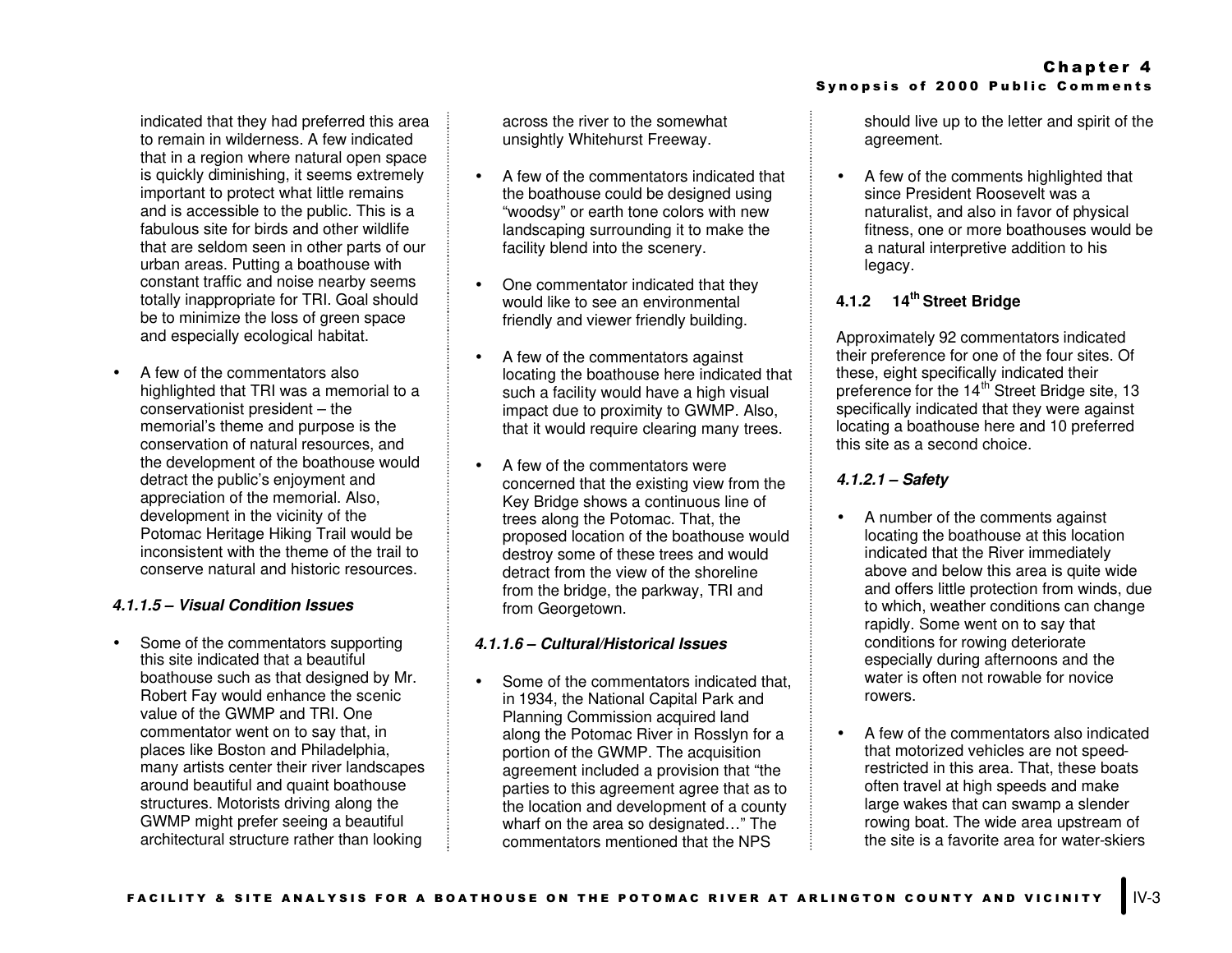and jet skis and is traveled by tour boats. All of these activities can threaten the safety of rowers, especially those using smaller shells.

- Comments against locating the boathouse at this site also voiced concern that the three bridges (the  $14<sup>th</sup>$  Street Bridge, Metro rail Bridge, and the railroad trestle) create obstacles for crews who have to maneuver through and can face the risk of being carried against the bridge abutments.
- A few of the commentators added that, crews wanting to head upstream to more protected water would be required to cross the river below the bridges (due to the customary rules of the river) and would be vulnerable to unseen motorized traffic moving downstream through any of the other archways. This could be further compounded due to the location of the Columbia Island Marina, which is the launching area for powerboats.
- Some of the commentators also indicated that, at the Potomac Boat Club, recreational boats are not permitted to row down river from the 14<sup>th</sup> Street Bridge because of dangerous rowing conditions. That this area has a history of accidents involving both experienced and inexperienced rowers who were overcome by the sudden changes in wind waves and current that occur with the bridge pilings and widening river.
- One comment highlighted that, rowing conditions would be similar to the Alexandria Community Boathouse where



*Figure 4.2: 14th Street Bridge – Potential Location*

the river conditions in all but the early morning hours are often variable and unconducive to rowing activities for all ages and skill levels. During the spring months, when the T.C. Williams High School crew is most active in preparing for their racing season, the team is prevented in practicing on the water because of weather conditions anywhere from once or twice (varsity heavy weight men) to

three times a week (varsity light weight women, who are 120 pounds). The commentator also added that, the river conditions preclude the use of smaller boats (fours, pairs, doubles, or singles) and limits the times at which adult, community boathouse members can safely use them to the early morning hours only. The commentator mentioned that coaches at the Boathouse and the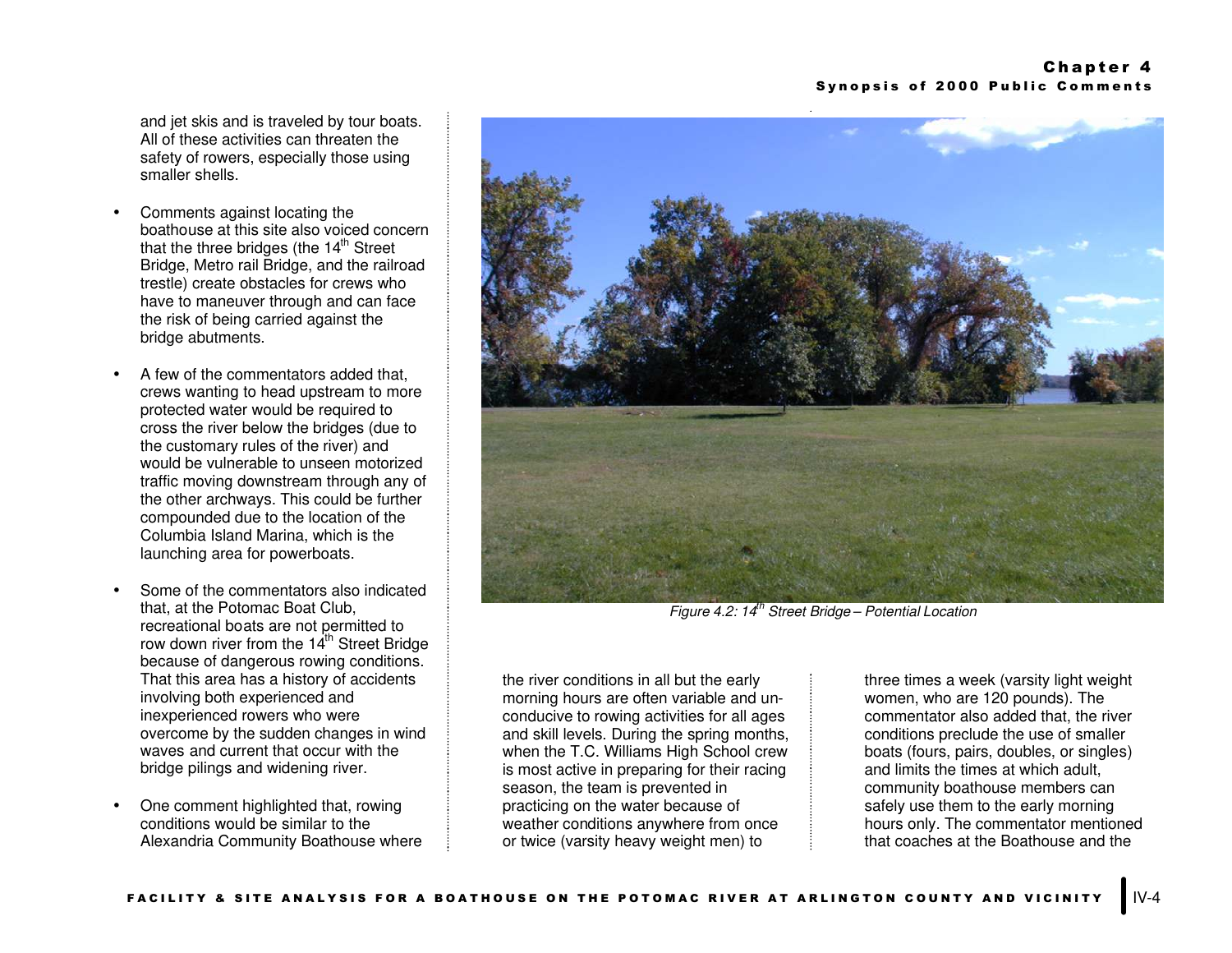T.C. Williams High School Crew have all but given up on the idea of hosting regattas due to these conditions. As per the commentator, in a recent year, despite strong safety precautions, equipment was damaged because conditions changed rapidly during a regatta and the water went from rowable to unrowable in a matter of minutes.

• One commentator indicated that a private ferry service is anticipated to provide daily service to four locations in the core Washington area: the Pentagon, Washington Harbor in Georgetown, Maine Avenue, and the Navy Yard. This ferry service will adversely impact the rowability of the Potomac River from several of the boathouse sites. The site most impacted would be the one between the  $14<sup>th</sup>$  Street bridges where the ferries would come into direct conflict with rowers transitioning between the boathouse and the calmer water up river from Memorial Bridge. Their hours of primary service are identical to the hours in the morning and afternoon when most rowers are afloat.

# *4.1.2.2 – Transportation Access*

• A few of the commentators highlighted that the boathouse would require a long (3/4 mile) driveway for emergency and service access and that there may not be enough room for adequate turn-around for large fire trucks in available space between bridges, ramp and Mount Vernon Trail. One commentator indicated that the single lane road that NPS may have to construct from the Gravelly Point

Parking Lot to the boathouse for boathouse for emergency and service use would destroy or reduce the size of several soccer fields that presently lie within or near its route. That, this road will also become a speedway for the existing Mount Vernon Trail users and would adversely impact the highly visible environment near the trail and the GWMP. The commentator went on to state that if such a road is needed, the NPS should widen the existing Trail so it can accommodate motor vehicular traffic, or, emergency and service vehicles should access the site by a short road that would connect directly to the boathouse from the nearby northbound GWMP.

- A few of the commentators voiced concerns that the emergency and service access is restricted to northbound GWMP.
- One commentator indicated that the distance between the parking and boathouse would require NPS to build a new parking lot closer to the boathouse.
- One commentator supporting locating the boathouse here indicated that there appears to be most amount of parking at this location.
- One commentator also suggested that impact on the existing parking lot that is directly northwest of the Navy Memorial on Columbia Island should be studied.

#### Chapter 4 Synopsis of 2000 Public Comments

#### *4.1.2.3 – Environmental Issues*

- A number of persons also mentioned that the noise from low flying airplanes approaching/leaving the Reagan National Airport can be very loud in this area and can hinder communication within a boat.
- One commentator mentioned that the constant flow of vehicles over the bridges creates a resident cloud of exhaust fumes that makes the area unsuitable for outdoor athletic activity.

#### *4.1.2.4 – Visual Condition Issues*

- A few of the commentators mentioned that the boathouse would not be visible from GWMP, and would be located in an area where aesthetics are not a primary concern.
- Another commentator indicated that the site seems to be aesthetically unattractive.

# **4.1.3 Daingerfield Island**

Approximately 92 commentators indicated their preference for one of the four sites. Of these, 10 specifically indicated their preference for the Daingerfield Island site, 22 specifically indicated that they were against locating a boathouse here

# *4.1.3.1 – Safety*

• A number of the commentators against locating the boathouse here indicated that the site has similar issues as the  $14<sup>th</sup>$ Street Bridge site, where the width of the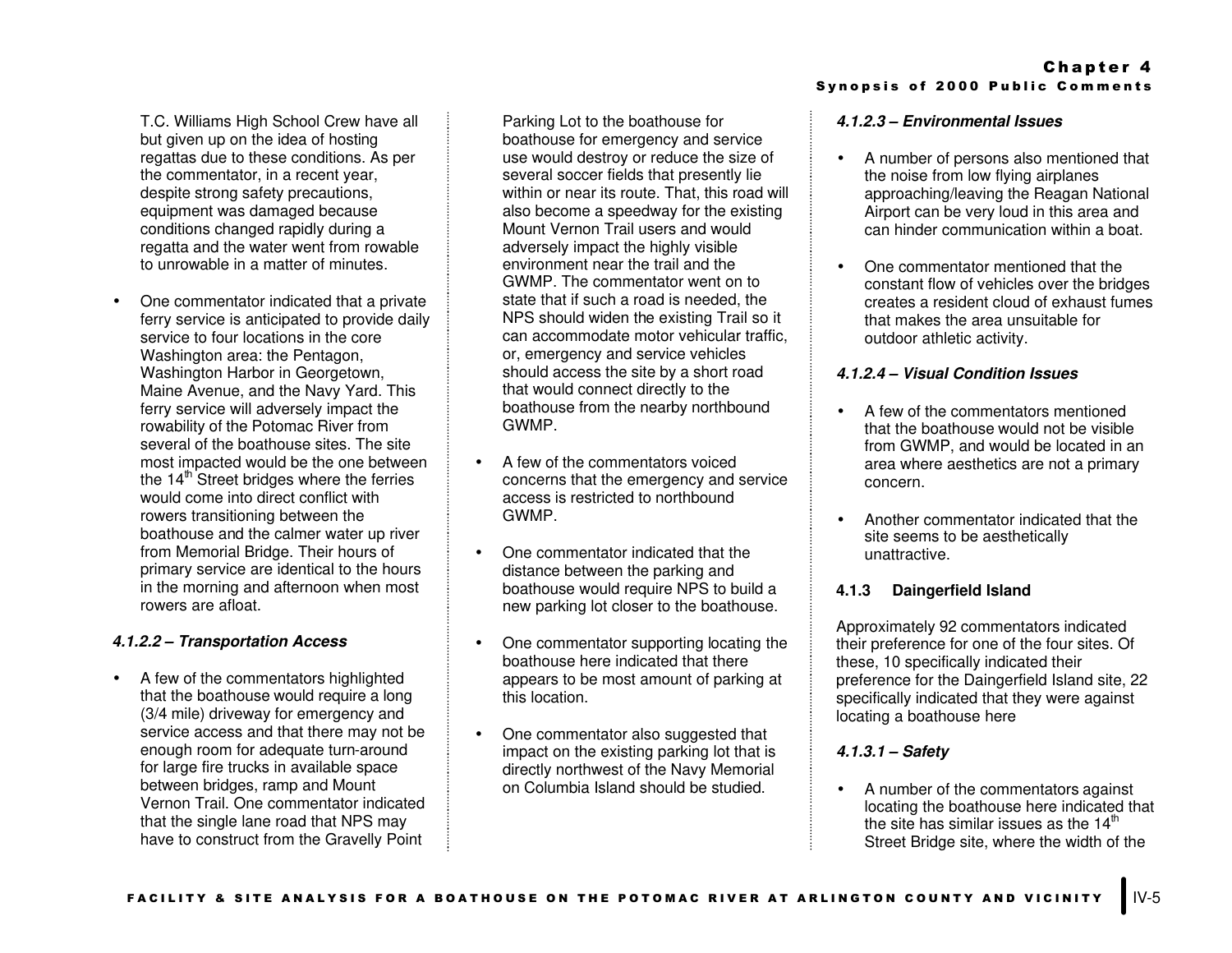River, strong wind, and exposure to waves caused by large yachts and ferries plying the Potomac River to Washington DC are potential safety concerns.

- Other safety concerns highlighted by a few of the commentators included close proximity to sailboats and motorized boats at the Washington Sailing Marina.
- One of the commentators indicated that sheltered water conditions are limited to a cove near the Daingerfield Island Sailing Marina. That this area provides protected water circumscribed by the volume of traffic from the sailing marina including the Georgetown Sailing Team.
- A few of the commentators also indicated that recent dredging has created a channel close to the shore near the location of the Washington Sailing Marina. They mentioned that creating a boathouse next to the Marina would result in congestion due to the narrowness of the channel, and potential for accidents between the rowboats and the sailboats. The commentators indicated that rowing shells require very little water to float them, thus they do not need to be close to the channel. On the other hand, many of the sailboats at the Marina require four feet of water and so have to stay in the channel.

# *4.1.3.2 – Proximity*

• One of the main criticism of most of the commentators against locating the boathouse here was that the site is quite a distance from the high schools in North



*Figure 4.3: Daingerfield Island – Potential Location*

Arlington and could take approximately 30 minutes to get to. The comments indicated that given the limited time frame high school crews have to practice (2:45 PM to 5:30 PM), such extended travel time could be extremely detrimental to their success.

# *4.1.3.3 – Transportation Access*

- Commentators in favor of locating the boathouse here indicated that the adjacent parking area was designed to accommodate boat and trailer traffic.
- A number of commentators also indicated that the location is easily accessible from both northbound and southbound GWMP.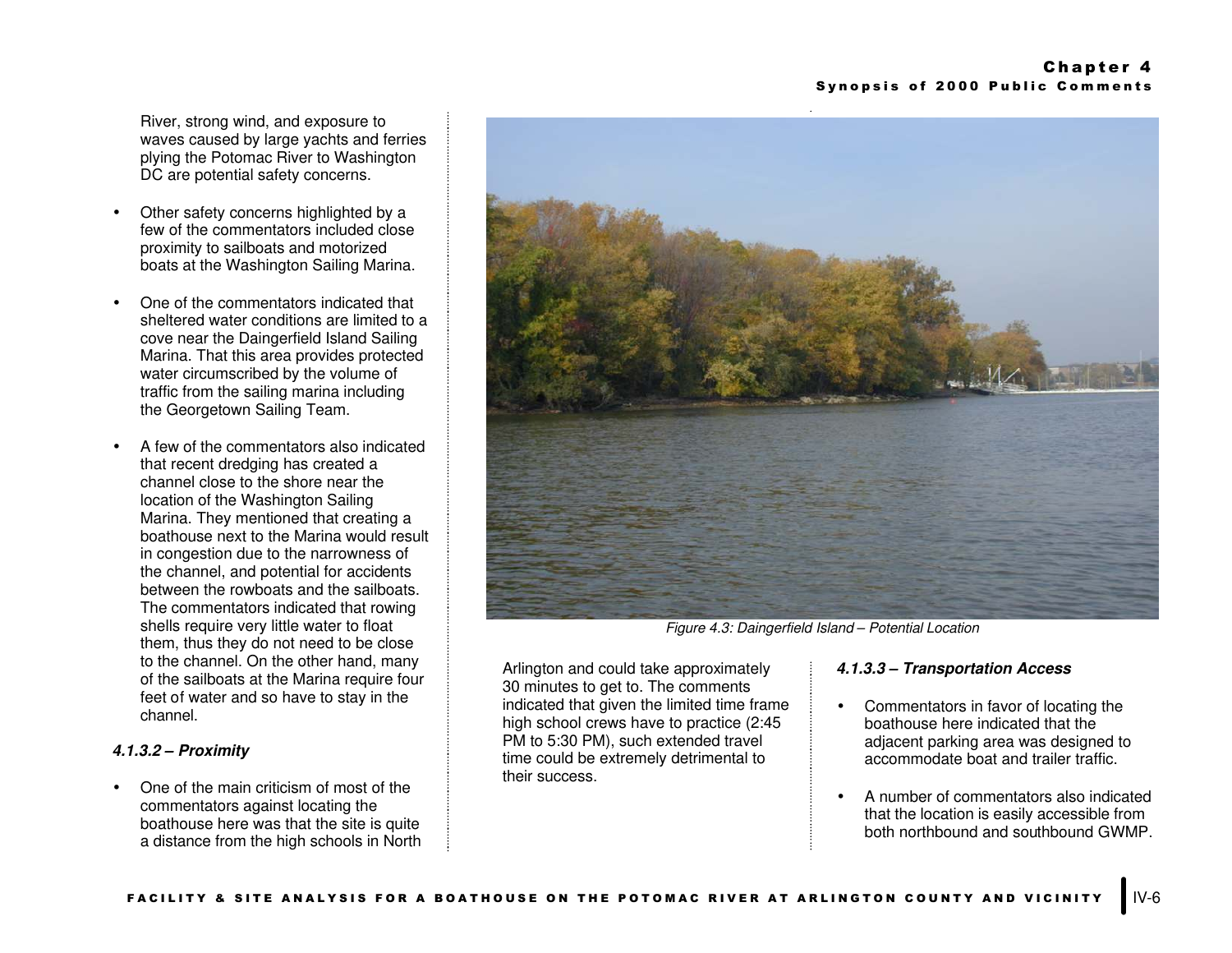#### **4.2 COMMENTS RELEVANT TO OVERALL PROJECT**

The following comments highlighted issues that were not site specific but relevant to either, the need for the project, the project program and management or applicable to any of the sites.

#### **4.2.1 Need**

- A number of comments highlighted a need for additional rowing facilities in the area. One person indicated that they had been on the waiting list for a storage shelf space at the Thompson Boat Center for more than two years.
- A few of the commentators mentioned that a NPS study in 1989 recognized the need for two additional boathouses in the area.

#### **4.2.2 Program**

There were approximately 34 commentators who discussed the potential program of a boathouse.

- A number of these commentators requested NPS to use this opportunity (of providing a boathouse) to expand access to the boathouse and the river to the general public and not restrict the use of the boathouse to only Arlington Schools.
- A large number of commentators recommended providing accessibility and storage space for other forms of nonmotorized boats including dragon boats, swan boats, war canoes and outriggers.

These are larger boats and need permanent housing or mooring.

- A few of the comments mentioned that there should be a plan anticipating the use of the boathouse for hosting regattas, which would require ample parking for spectators, rowers and large boat trailers, outside storage racks, restrooms and concession facilities.
- One of the comments indicated that there should be four bays for the four high school teams with sizes of bays proportionate to the actual or potential size of each high school crew team. If sizes of bays are equal, then bay size should be equal to the size needed by the largest crew team.
- A few of the comments also mentioned that there should be some office space for each crew team with sufficient phone, fax and computer lines.
- In contrast, a few of the commentators mentioned that the boathouse should be as small as possible, containing only one floor with no training or meeting space. That, it should be restricted to only rowers and house only house shells, equipment, and lockers with a small restroom. To conserve space, the boathouse should not contain showers. No new parking lots should be built and expanding existing lots should provide for parking needs.
- Some of the commentators mentioned the need for a gas pump, or fire retardant storage facilities to store gas cans that

should be located a safe distance from the boathouse.

- Some of the commentators mentioned that the TRI site could be used as a nature/interpretive center where there could be classrooms, as part of the boathouse, and talks discussing conservation/birding or other educational classes could be held.
- One of the commentators indicated that the building should be large enough to have a maximum of 150 people for short periods of time and be able to handle 40 to 50 people for daily use.
- A few of the commentators stated that the boathouse should be large enough to accommodate Arlington County high schools and selected Fairfax County schools (McLean, Langley, JEB Stuart, etc).
- One commentator mentioned that parking should be close to the launching docks so that, rowers carrying their shells on their vehicles will also be able to use the facility. That, if necessary, this could be achieved by a small launching dock near the parking area.
- One commentator indicated that existing boathouses such as Thompsons should be evaluated for expansion.
- Some comments suggested considering the inclusion of a top-floor restaurant as a convenience, to help defray ongoing costs, and to provide a great location for

#### Chapter 4 Synopsis of 2000 Public Comments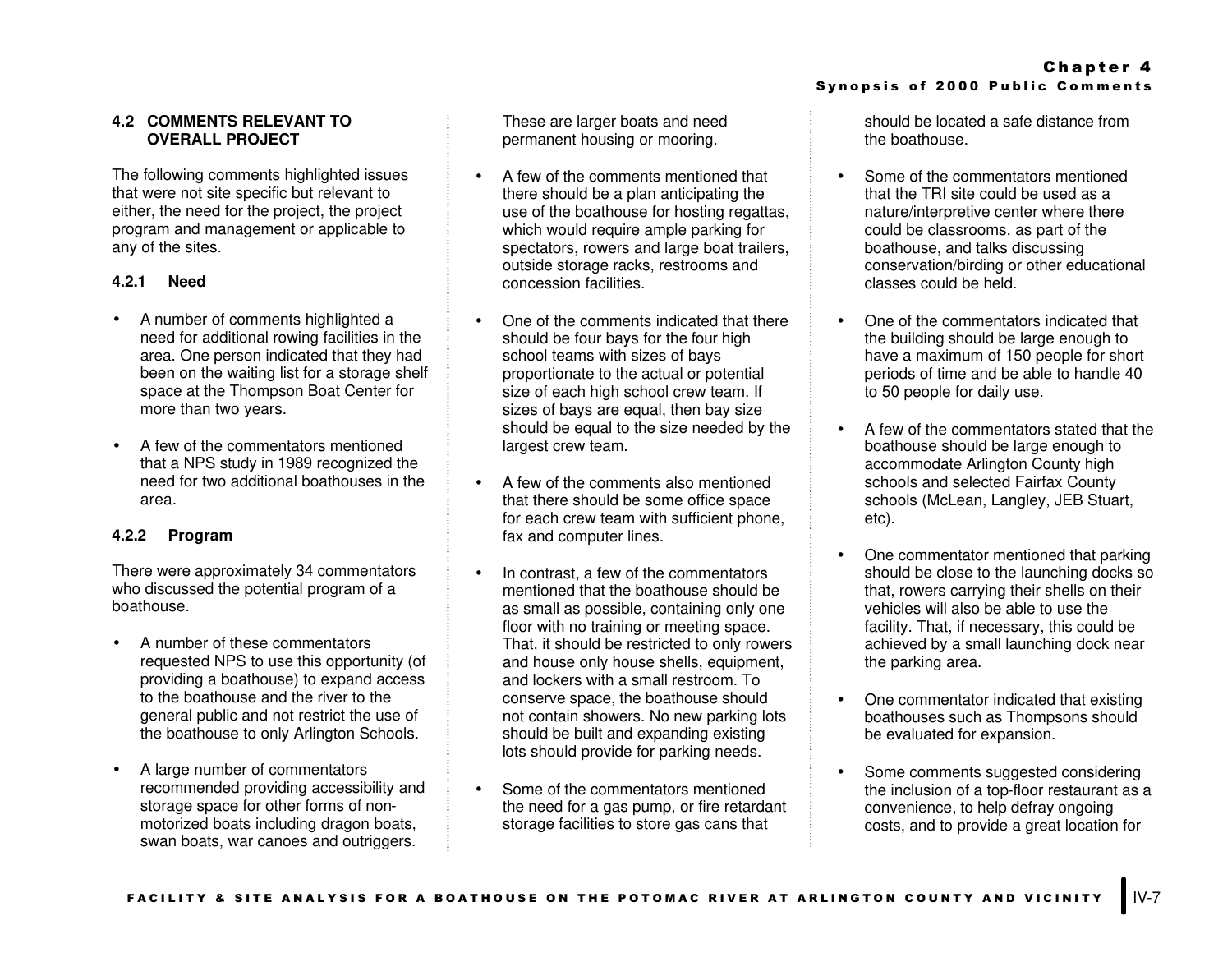people to dine while enjoying the view of the Potomac River, TRI and Georgetown.

#### **4.2.3 Management**

There were a few commentators who discussed the management of a boathouse. Two key comments were the following:

- One commentator mentioned that there should be a round-the-clock use of the parking and right-of-way for boat launching or fishing which will allow competitive boaters to train before and after work during Fall, Winter and Spring.
- Another comment mentioned that a boathouse permit on NPS property should exclude future expansion of the facility and no associated facility (restaurants, snack bars, meeting halls, etc.) should be constructed nearby.

# **4.2.4 Environmental Impacts**

• One commentator suggested that the impact on Chesapeake Bay Preservation Area Designation and management regulations as implemented in Arlington County and the City of Alexandria should be examined. The comment mentioned that some requirements of the regulations, such as locating all nonwater-dependent structures and features outside of the Resource Protection Areas, may affect site selection.

#### **4.2.5 Alternate Sites**

A few commentators offered suggestions of other sites in the area.

- One commentator suggested considering locating the boathouse between Spout Run and Windy Run with parking at the Old Woodmont School and access by the pedestrian path along Windy Run.
- Another commentator mentioned any potential sites on Georgetown waterfront, both above and below Key Bridge.
- One commentator indicated that Potomac Yards, which was an industrial/commercial area, is a logical choice and could also provide adequate space for future expansion.
- One commentator suggested using the existing marina at Columbia Island.
- One comment mentioned the NPS maintenance area on the Rosslyn side of the Parkway, near Roosevelt Island. The pedestrian bridge from the TRI parking lot leads to a trail that goes by the maintenance area. A larger pedestrian bridge could be constructed and crews could walk their boats across the parkway to docks that would be erected on the water, on the Virginia shore across from the island. The newer, larger bridge for crews walking their boats could be funded by projects such as T-21 grants.

Chapter 4 Synopsis of 2000 Public Comments

#### **4.2.6 Historical/Cultural Resources**

• A few of the commentators against locating a boathouse on GWMP land indicated that construction of the proposed facility would destroy what little is left of the relaxed, scenic atmosphere envisioned when the GWMP was built. That, the GWMP is a National Park, and the boathouse, which might be appropriate for a County Park, is totally inappropriate for this location.

#### **4.2.7 Aesthetics**

A few of the commentators highlighted their concern regarding the design of a boathouse facility.

- One commentator mentioned that, avoid a design that looked like Thompson's Boat Center. That, look to the boathouses on boathouse row in Philadelphia or Boston for how boathouses should look like.
- Another commentator mentioned that any new structure should be in keeping with the beauty, history and significance of the GWMP.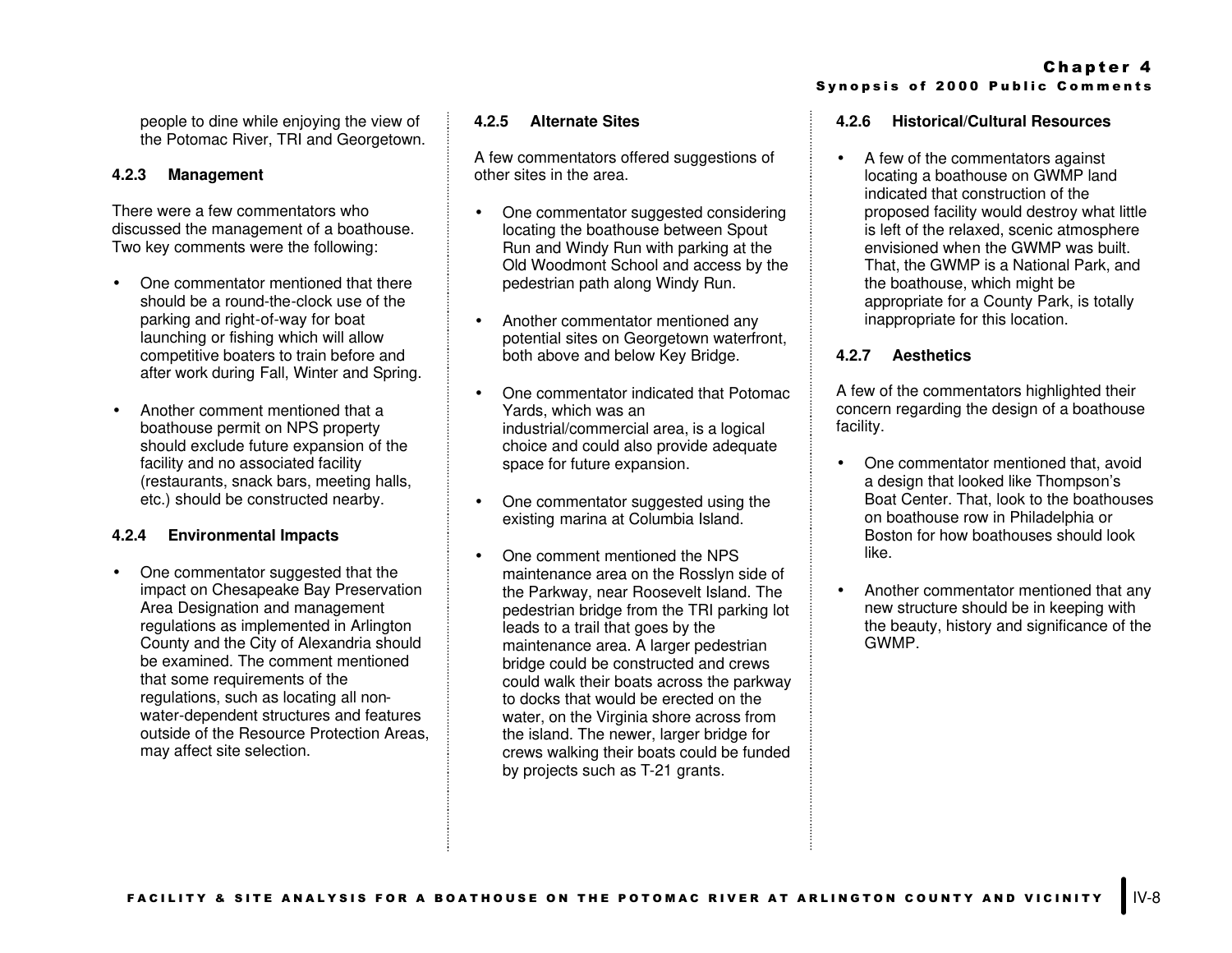# **CHAPTER 5: Consultation and Coordination**

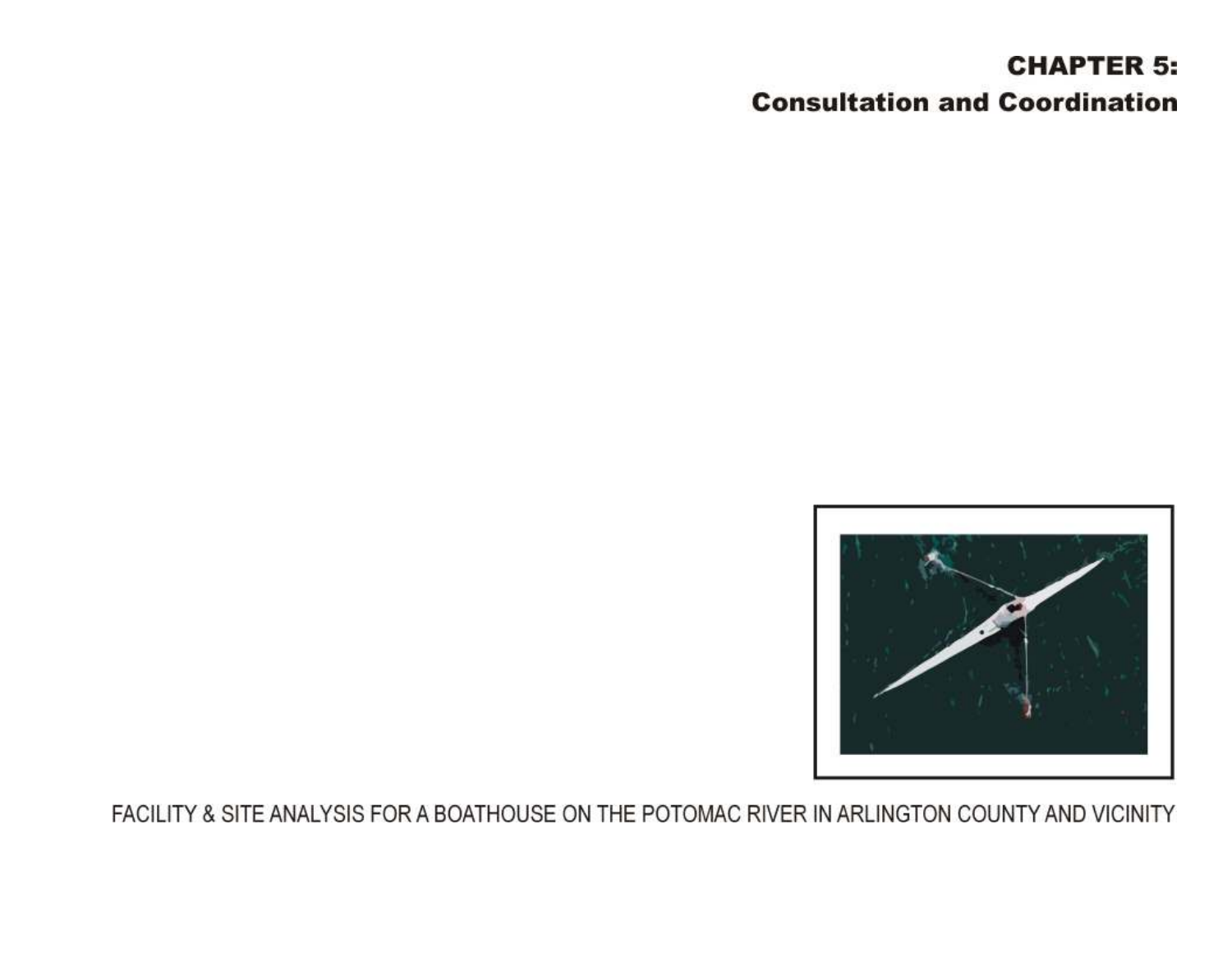

# **CONSULTATION AND COORDINATION**

The preparation of this study included conversations and consultations with area rowers, high school coaches, site visits, case studies and review of existing reports. The following is a description of such activities:

# **5.1 ACTIVITIES UNDERTAKEN**

# **5.1.1 Meetings with NPS**

- A kick-off meeting was held with NPS Staff on 15<sup>th</sup> October 2001.
- A half-day workshop was held between NPS staff and the EDAW team on  $19<sup>tn</sup>$ December 2001.
- A meeting was held between NPS and EDAW staff on  $9<sup>th</sup>$  January 2002.

# **5.1.2 Site Visits**

EDAW team conducted numerous site visits for the purpose of gathering information and taking photographs of the various sites. The dates for these visits include the following:

- $15<sup>th</sup>$  October 2001
- A boat trip on  $25<sup>th</sup>$  October 2001
- 1<sup>st</sup> November 2001
- 12<sup>th</sup> November 2001, collecting access/parking/site feature data
- Week of  $28<sup>th</sup>$  January 2002, conducted travel time runs.
- Visited TR Island site on  $4<sup>th</sup>$  February 2002 in order to obtain detailed

measurements of the existing bridge and to locate utility structures. Also visited the Daingerfield Island site to verify recent utility construction.

# **5.1.3 Case Studies**

- Thompson Boat Center visited on  $16<sup>th</sup>$ November 2001
- Capital Rowing Club visited on  $21^{st}$ November 2001
- Potomac Boat Club visited on 23<sup>rd</sup> November 2001
- Sandy Run Regional Park visited on 27<sup>th</sup> November 2001
- Alexandria Boathouse visited in December 2001

# **5.1.4 Other Presentations**

• Presented project status to Arlington County's Water-Based Recreational Facility Task Force on 4<sup>th</sup> February 2002

#### **5.2 PERSONS CONTACTED/CONSULTED IN PERSON, VIA EMAIL OR BY PHONE**

- Audrey Calhoun Superintendent, NPS, GWMP
- Al Loftin Assistant Superintendent, NPS, GWMP
- Patrick Gregerson Chief of Planning/GIS, NPS, National Capital Region
- Deborah Feldman Park Planner, NPS, GWMP
- Steve Herzog former Landscape Architect, NPS, GWMP
- Heather Germaine Natural Resource Specialist, NPS, GWMP
- Ann Brazinski Natural Resource Specialist, GWMP
- Matthew Virta, Cultural Resource Manager, NPS, GWMP
- Barry Wood GIS Specialist, NPS, GWMP
- Lisa Grandle Department of Parks, Recreation and Community Resources, Arlington County
- George Kirschbaum crew coach at Washington-Lee High School
- Chuck Soderlund crew coach of Wakefield
- Paul Wilkins crew coach at Yorktown High School and Assistant Manager at the Thompson Boat Center
- Carole Robinson President, Arlington Boathouse Foundation
- Eric Meyers Chairman, Water-Based Recreational Facility Task Force, Arlington County. Also member of the Potomac Boat Club.
- Sarah Dunham Member, Capital Rowing Club, Washington D.C.
- Brian Hennesy Park Manager, Sandy Run Regional Park, Occoquan
- Steven Weir crew coach, TC Williams High Shool, Alexandria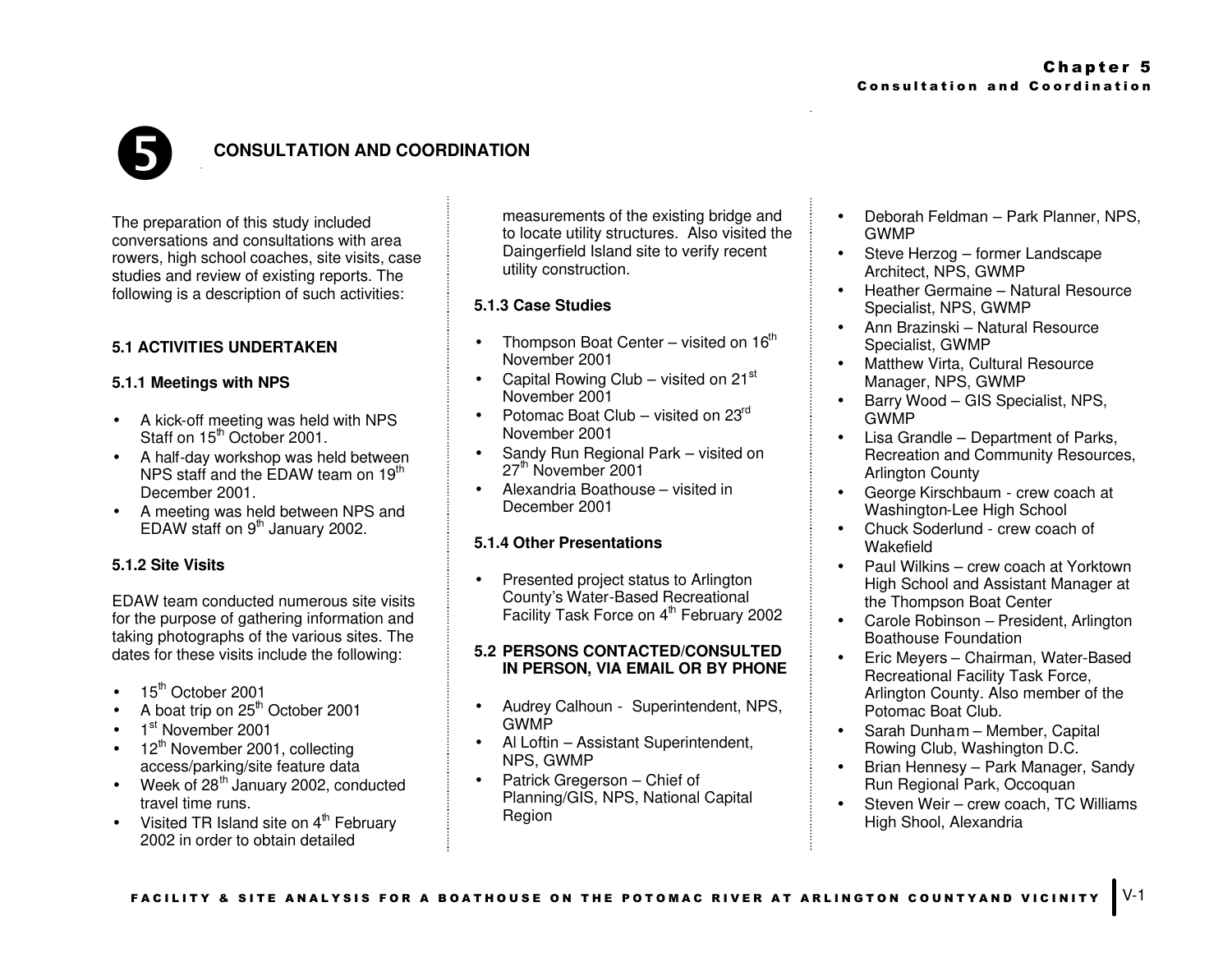- Patricia Thomas Senior Associate Director of Athletics, Georgetown University, Washington D.C.
- Luis Araya Arlington County Department of Public Works
- Jean Taylor Frederico Director, Office of Historic Alexandria
- Pamela J. Cressey Alexandria Archaeology Museum
- Rene Hypes Natural Project Review Coordinator, VA Department of Cultural **Resources**
- Louis Hydel Harrisonburg US Department of Agriculture
- Geoffrey Byrd Site Plan Coordinator, City of Alexandria, Transportation and Environmental Services
- Bill Hicks Transportation and Environmental Services, Watershed Program Administrator, City of Alexandria
- Daniel Ryan Fisheries Biologist, Washington D.C.
- Patrick Andrus National Historic Register, Capital Area, Washington D.C.
- Gary Scott Historian, National Capital Region
- Ann Bridges General Engineer, NPS, GWMP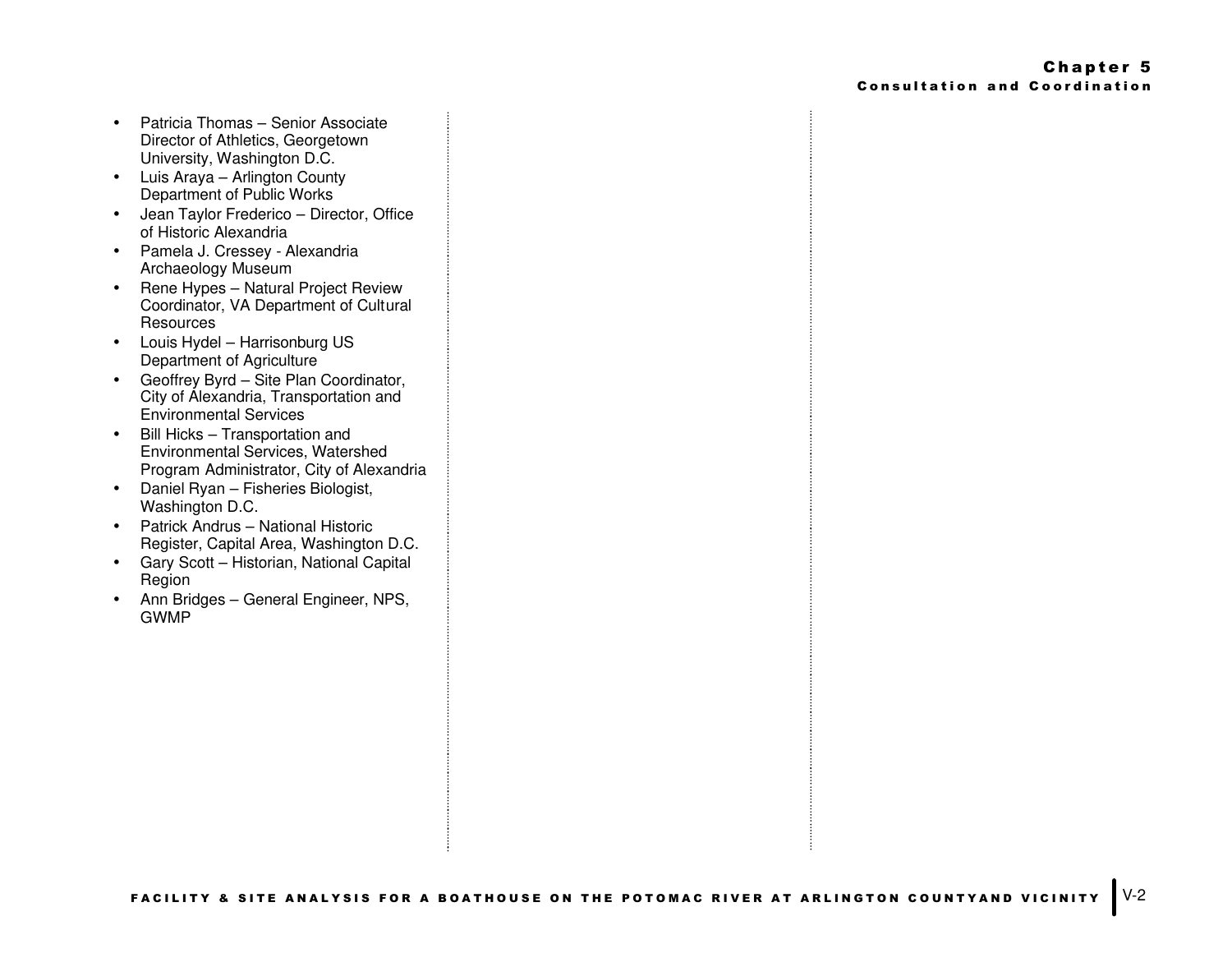# **CHAPTER 6: References**

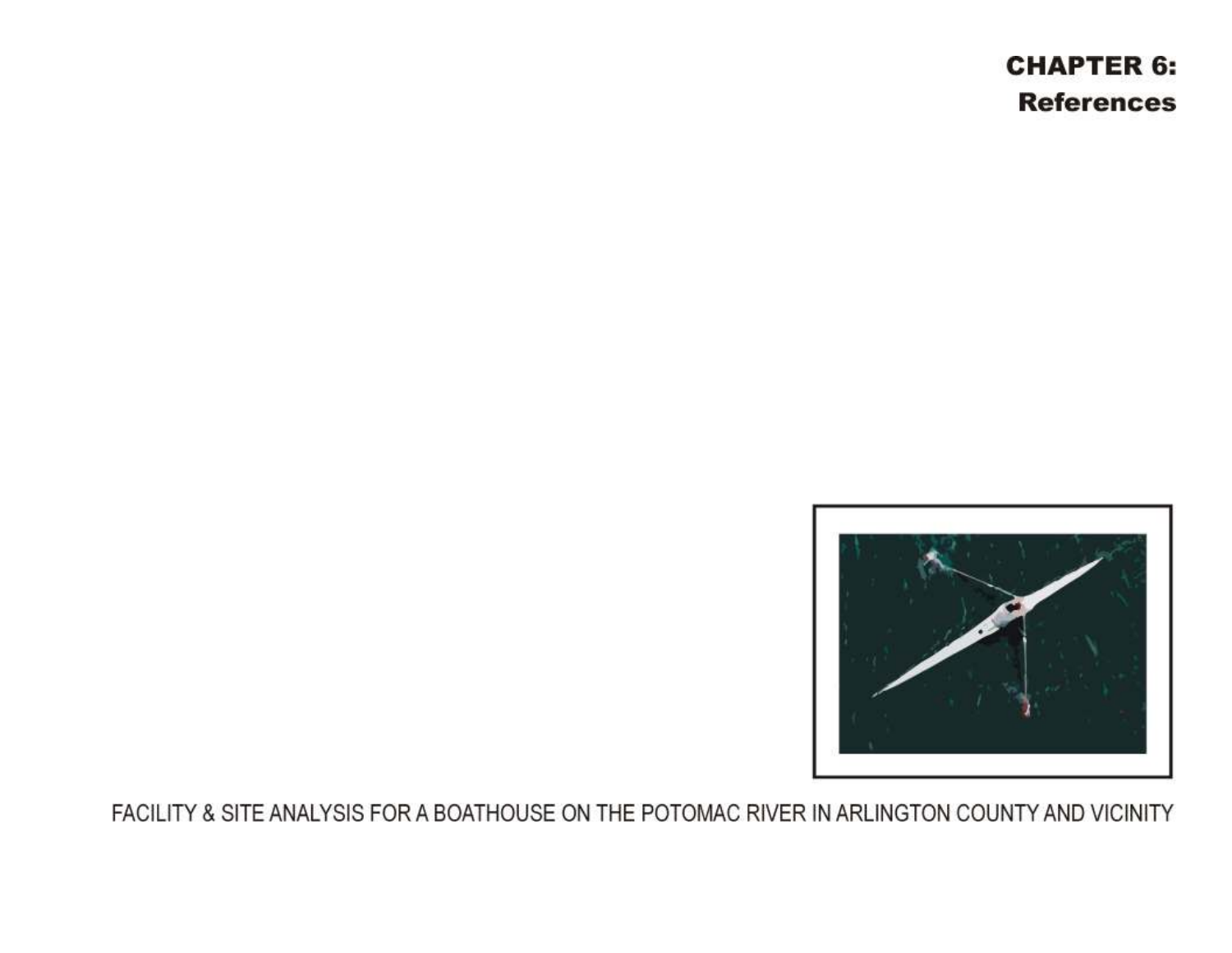# **G REFERENCES**

# **6.1 BIBLIOGRAPHY**

The following is a list of books, reports and other material, including correspondence that was referred to in the preparation of this study:

- American Association of State Highway and Transportation Officials (AASHTO). *A Policy on Geometric Design of Highways and Streets*, 2001.
- *Arlington County Riverfront Inventory and Analysis*, Arlington County Department of Parks, Recreation, and Community Resources and Department of Community Planning, Housing and Development. 1993.
- Cissna, Paul B. *Historical and Archaeological Study of the GWMP, Arlington County, VA.* National Park Service. 1990.
- *Feasibility Study for a Boathouse Facility Located Between Theodore Roosevelt Island and Francis Scott Key Memorial Bridge*, prepared by the Arlington County Water-Based Recreational Facility Task Force. 1995.
- Fleming, Anthony H. *Geologic Map of the Washington West Quadrangle, District of Columbia, Montgomery and Prince Georges Counties,Maryland and*

*Arlington and Fairfax Counties, Virginia.* United States Geological Survey. 1994.

- GWMP, Plan and Profile, sheets 3 thru 7, dated April 14, 2000, prepared by Gauthier, Alvarado and Associates, Inc.
- GWMP, Install Water Line Extension, drawing U-1, dated January 31, 1997, prepared by Engineering Applications Consultants, P.C.
- GWMP Drainage and Utility Plan, sheets 50 and 51, dated June 1993.
- Hydel, Louis. Harrisonburg, VA. United States Department of Agriculture. November 2001.
- Luverne Fire Apparatus website www.luvernefireapparatus.com
- National Park Service, Document PMIS 59801, Construct Comfort Station at Gravelly Point Recreation Area dated August 21, 2001.
- National Park Service, *Non-Motorized Boating in the Potomac and Anacostia Rivers, Washington D.C.* Preliminary Report. 1989
- Ryan, Daniel. *Aquatic Vegetation Monitoring Project Performance Report, F-2-R-15*. District of Columbia

Department of Health, Fisheries and Wildlife Management Division. March 2001.

- Safety Improvements Program for the 14<sup>th</sup> Street Bridge Corridor, Briefing, August 1, 2001.
- Theodore Roosevelt Memorial Bridge Study, Candidate Alternatives Report. Draft. Prepared by The Parsons Transportation Group. August 2001.
- Vespoli USA website www.vespoli.com.
- Washington Aqueduct Federal-owned Water Mains Arlington County and Washington National Airport, sheet 4 of 4, last revision dated, 1998.
- Water Supply System, Daingerfield Island, sheet 1 of 1, dated April 4, 1958.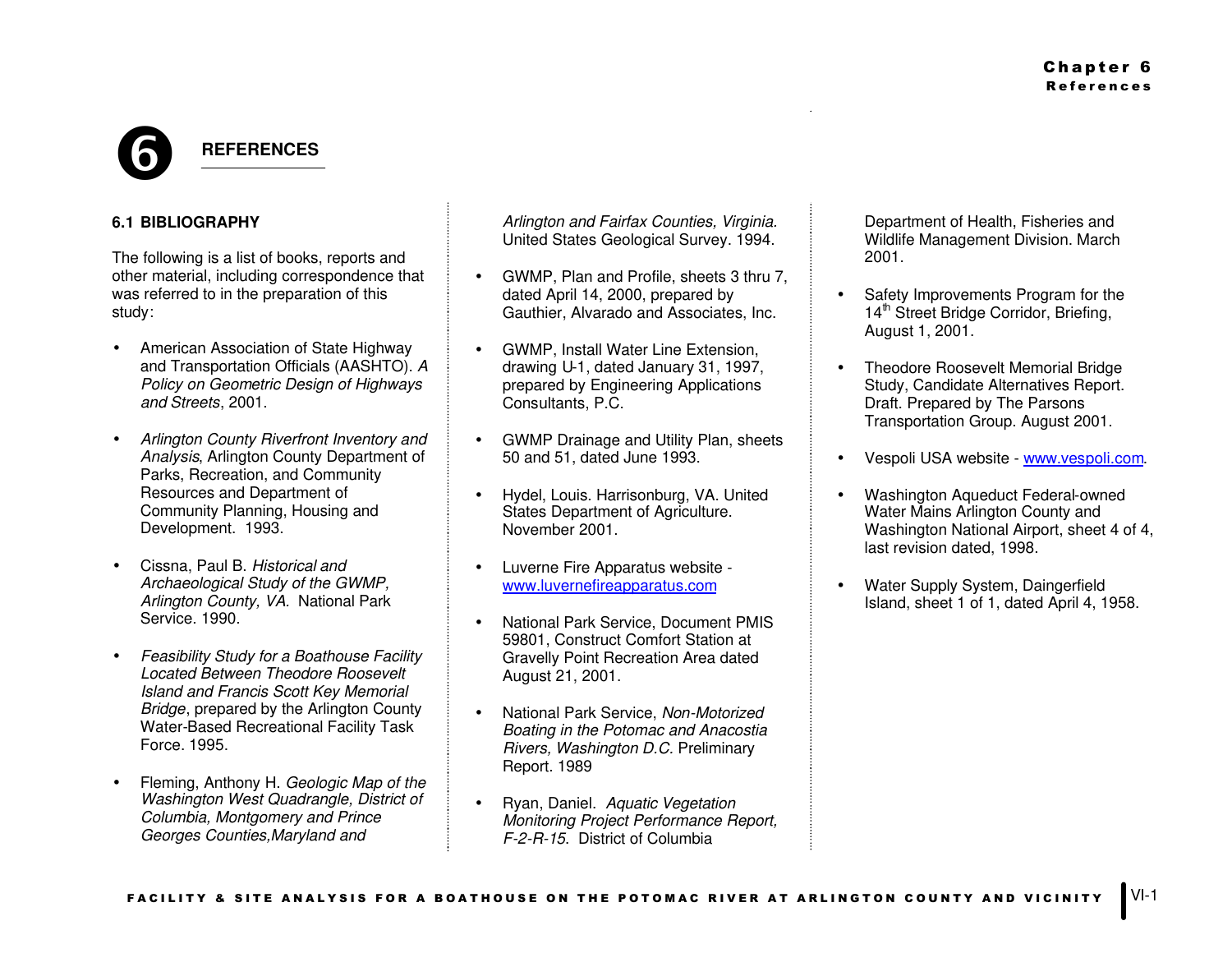# **CHAPTER 7: List of Preparers**